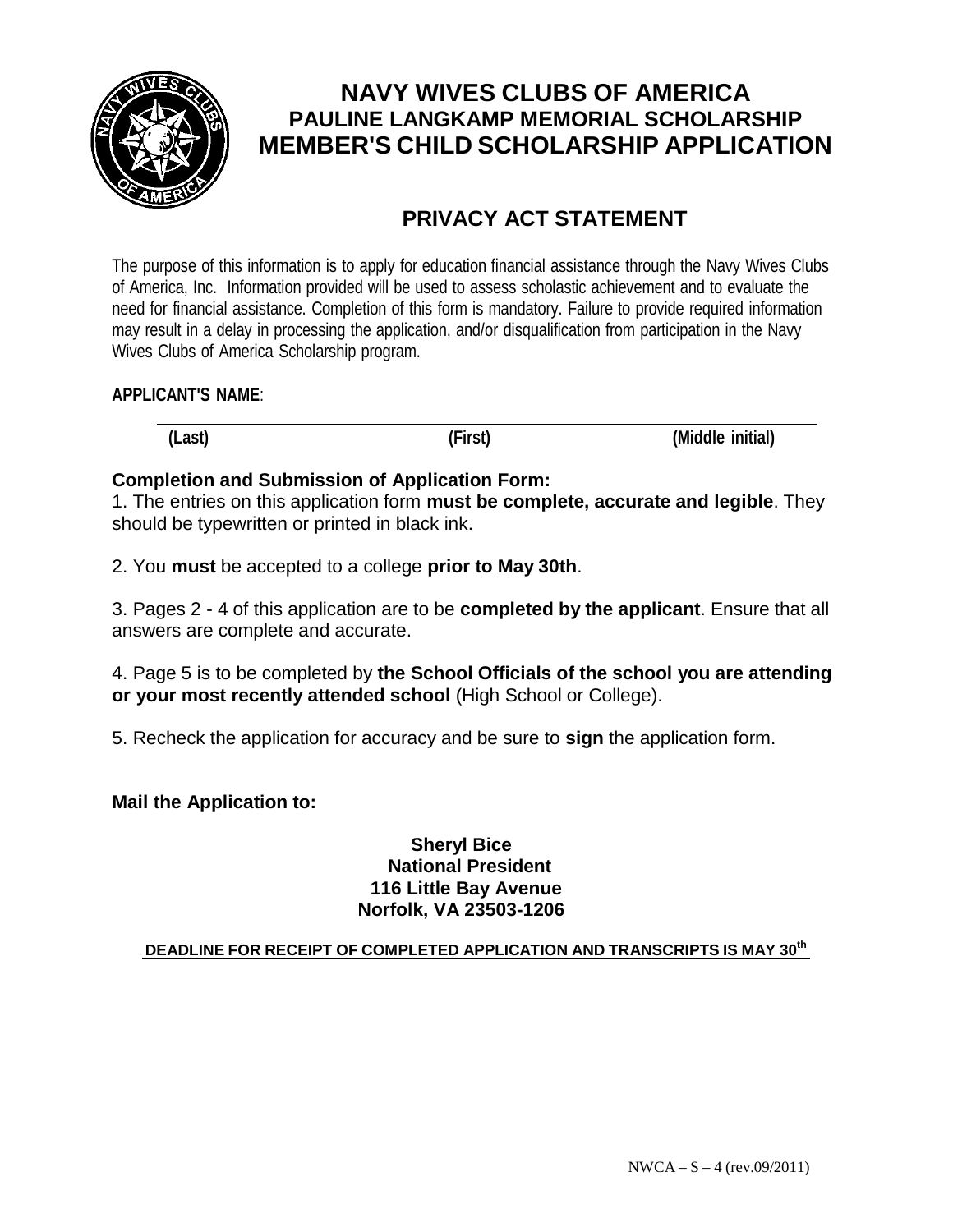

# **NAVY WIVES CLUBS OF AMERICA PAULINE LANGKAMP MEMORIAL SCHOLARSHIP MEMBER'S CHILD SCHOLARSHIP APPLICATION**

#### **SECTION I PERSONAL INFORMATION**

**Applicant's Name (last, first, middle initial)**

**Applicant's Address, City, State, Zip**

**Applicant's age on May 30th Applicant's Phone Number**

**Applicant's Email Address**

**Name of Parent and NWCA Club Name and Number they belong to**

#### **SECTION I I APPLICANT'S EDUCATION INFORMATION**

| NAME & LOCATION OF HIGH SCHOOL ATTENDING OR GRADUATE<br>OF:                                        |                             |  | <b>DATE OF ATTENDANCE</b><br>FROM:                                                                  | TO: |                  | <b>GRADUATED</b><br>(MONTH/YEAR) |
|----------------------------------------------------------------------------------------------------|-----------------------------|--|-----------------------------------------------------------------------------------------------------|-----|------------------|----------------------------------|
|                                                                                                    |                             |  |                                                                                                     |     |                  |                                  |
|                                                                                                    |                             |  |                                                                                                     |     |                  |                                  |
|                                                                                                    |                             |  |                                                                                                     |     |                  |                                  |
|                                                                                                    |                             |  |                                                                                                     |     |                  |                                  |
| <b>NAME &amp; LOCATION OF COLLEGES, VOCATIONAL</b><br>AND/OR BUSINESS SCHOOLS PREVIOUSLY ATTENDED: |                             |  | FROM: (MONTH/YEAR)                                                                                  |     | TO: (MONTH/YEAR) |                                  |
|                                                                                                    |                             |  |                                                                                                     |     |                  |                                  |
|                                                                                                    |                             |  |                                                                                                     |     |                  |                                  |
|                                                                                                    |                             |  |                                                                                                     |     |                  |                                  |
| NAME & ADDRESS OF COLLEGE YOU ARE NOW<br><b>ATTENDING OR WHERE ACCEPTED:</b>                       | <b>NOW</b><br><b>ATTEND</b> |  | <b>ACCEPTED FOR</b><br><b>ANNUAL EXPENSES:</b><br><b>NEXT SEMESTER</b><br><b>TUITION &amp; FEES</b> |     |                  | <b>OTHER</b>                     |
|                                                                                                    |                             |  |                                                                                                     |     |                  |                                  |
|                                                                                                    |                             |  |                                                                                                     |     |                  |                                  |
|                                                                                                    |                             |  |                                                                                                     |     |                  |                                  |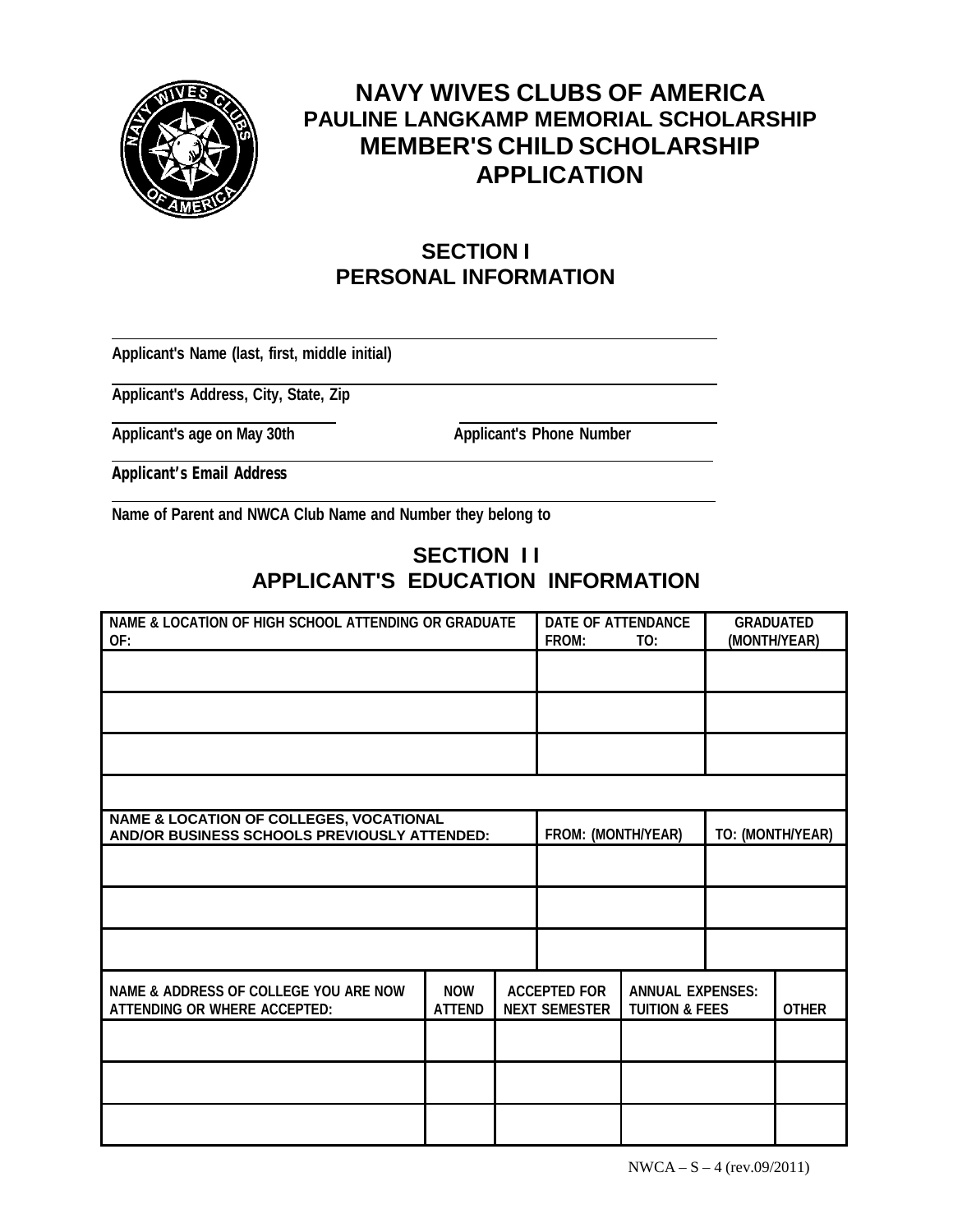

### **NAVY WIVES CLUBS OF AMERICA PAULINE LANGKAMP MEMORIAL SCHOLARSHIP MEMBER'S CHILD SCHOLARSHIP APPLICATION**

### **FINANCIAL INFORMATION**

| Amount available for applicant's schooling:                      |       |                 |         |
|------------------------------------------------------------------|-------|-----------------|---------|
| Educational Funds received/awarded for next year:                |       |                 |         |
| Veterans Benefits (12 mos)                                       |       |                 |         |
| Social Security (12 mos)                                         |       |                 |         |
| Applicant's Savings & Income:                                    |       |                 |         |
| Loans:                                                           |       | Source:         |         |
| Grants:                                                          |       | Source: $\_\_$  |         |
| Scholarships:                                                    |       | Source: $\_$    |         |
| Other:                                                           |       | Source: Source: |         |
|                                                                  |       |                 |         |
| <b>Total FUNDS Available for Education:</b>                      |       |                 |         |
| Gross Income Last Year (All Sources):                            |       |                 |         |
| Anticipated Gross Income this Year:                              |       |                 |         |
|                                                                  |       |                 |         |
| Monthly Expenses: (Rent, Car Payments, Credit Cards, Utilities.) |       |                 |         |
| Amount:<br>Type:                                                 | Type: |                 | Amount: |
|                                                                  |       |                 |         |
| 3.                                                               | (4)   |                 |         |
| 5.                                                               | 6.)   |                 |         |
| 7.)                                                              | 8.)   |                 |         |
|                                                                  |       |                 |         |

Write a brief summary as to why you feel you should be awarded this scholarship and any special circumstances (financial or other) which you desire to bring to the attention of the committee*. (Use back of page or additional sheets if necessary.)*

Certification Statement: I DECLARE THAT, TO THE BEST OF MY KNOWLEDGE, THE INFORMATION IN THIS APPLICATION IS **COMPLETE, TRUE AND ACCURATE**. IF REQUESTED, I AGREE TO PROVIDE APPROPRIATE DOCUMENTARY EVIDENCE IN SUPPORT OF THIS STATEMENT.

**Signature of Applicant** Date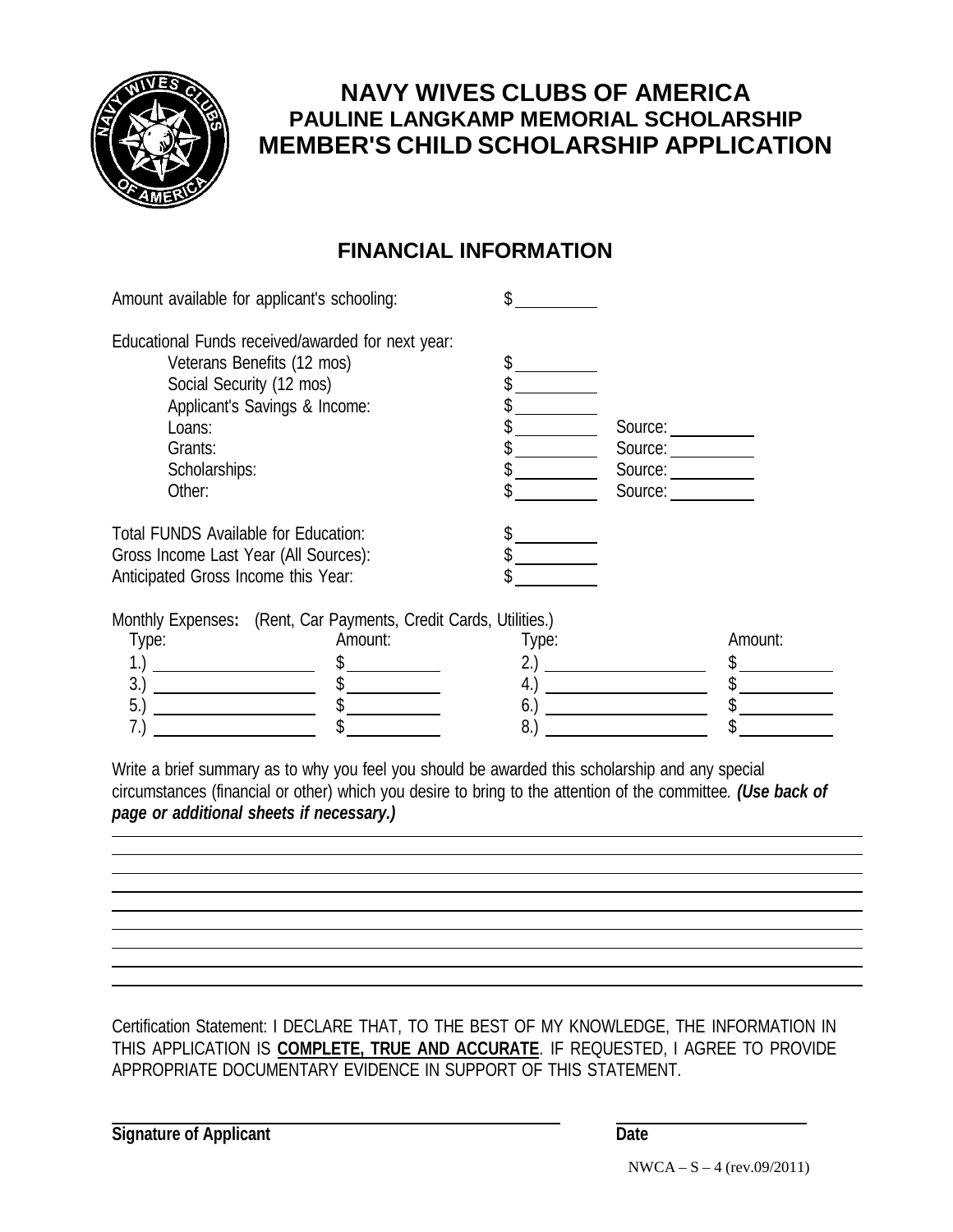

## **NAVY WIVES CLUBS OF AMERICA PAULINE LANGKAMP MEMORIAL SCHOLARSHIP MEMBER'S CHILD SCHOLARSHIP APPLICATION**

# **HIGH SCHOOL OR COLLEGE TRANSCRIPT REQUEST**

#### PRIVACY ACT STATEMENT

The purpose of this request is to obtain information about the academic performance of the applicant, and it will be used by the scholarship sponsoring organization to evaluate applicant's academic achievement.

Applicant must authorize release of transcript data; failure to do so may result in delay, improper processing, or disqualification of the applicant from participation in the Navy Wives Clubs of America, Inc., NMCCG Enlisted Dependent Spouse Scholarship program. The below named high school/college has my permission to release my official transcript to the National Vice President of Navy Wives Clubs of America, Inc.

The below named high school/college has my permission to release my official transcript to the National Vice President of Navy Wives Clubs of America, Inc.

**Signature of Applicant**

**High school or college officials are requested to complete this form. Attach a copy of the student's OFFICIAL TRANSCRIPT including grades achieved and return to the address below no later than May 30th. Incomplete information on this form, or receipt after May 30th will result in the student's disqualification from scholarship consideration.**

**MAIL TO:**

**Sheryl Bice National President 116 Little Bay Avenue Norfolk, VA 23503-1206**